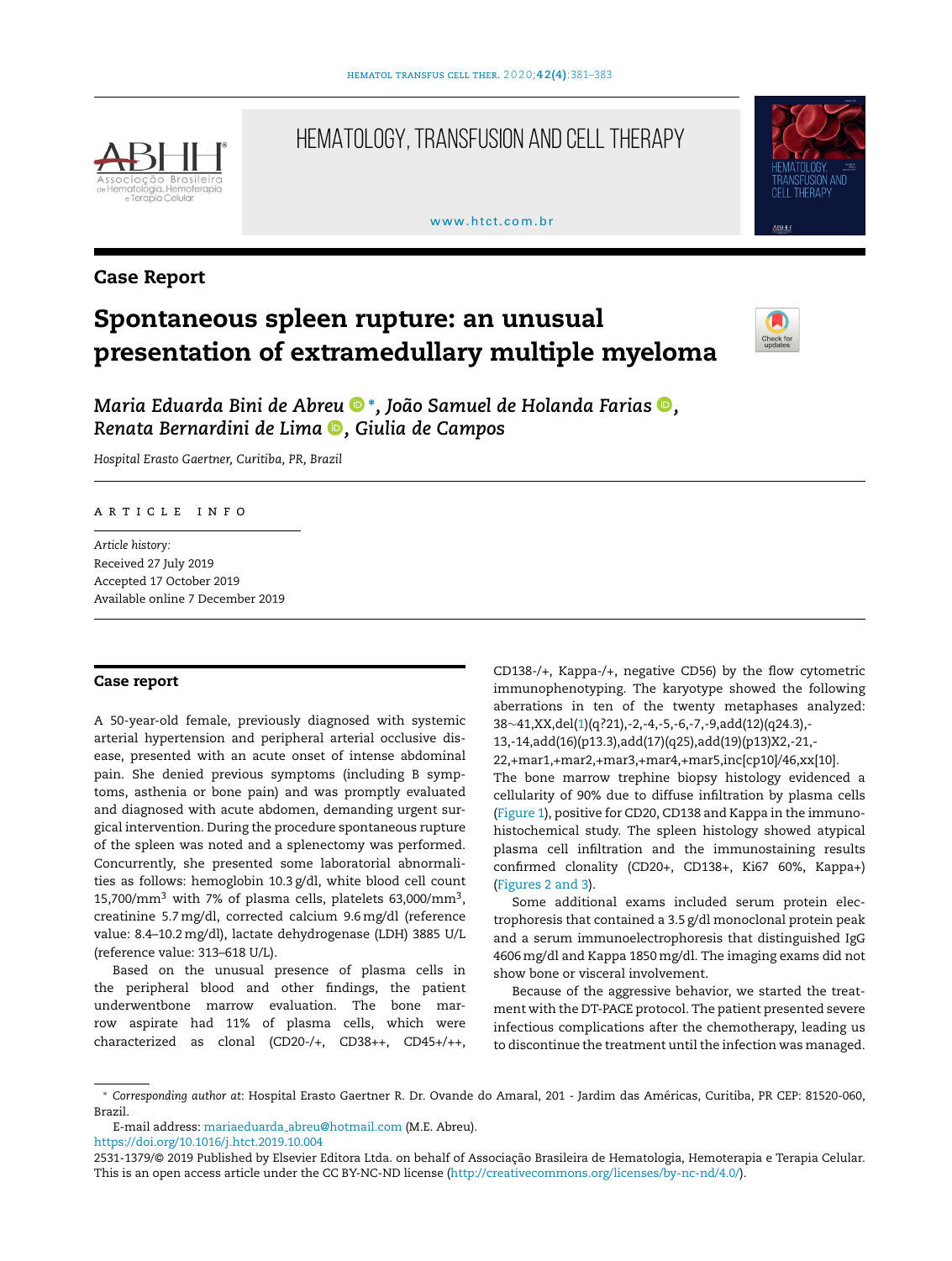<span id="page-1-0"></span>

Figure 1 – Bone marrow trephine biopsy shows diffuse and massive infiltration by plasma cells with cytologic atypia. Hematoxylin & eosin, ×400.



Figure 2 – Splenectomy specimen with architectural effacement due infiltrating plasma cells. The neoplastic cells are CD138 positive (membrane).



Figure 3 – Splenectomy specimen with architectural effacement due infiltrating plasma cells. The neoplastic cells are CD138 positive (membrane).

We proceeded treatment with the cyclophosphamide, thalidomide and dexamethasone (CTD) protocol. After six cycles the patient achieved partial response and will be submitted to autologous stem cell transplantation (ASCT) as consolidation therapy.

Unlike the other cases of spontaneous splenic rupture in newly diagnosed myeloma reported, our patient did not have a fatal outcome within the initial presentation, despite its aggressiveness, and after the resolution of the infectious complications we have been able to treat her with the usual protocol of the institution for multiple myeloma.

#### Literature review

Multiple myeloma accounts for 13% of all hematologic malignancies and is the result of clonal plasma cell proliferation, which is restricted to the bone marrow in most cases. $1$  A small portion of patients with multiple myeloma develops extramedullary disease (EMD), defined as the presence of clonal plasma cells infiltrating distant sites from the bone marrow through hematogenic dissemination.[2](#page-2-0) This form of presentation is found in 6–8% of the recently diagnosed multiple myeloma and 10–30% of the patients with relapsed or refractory disease.[3](#page-2-0) Curiously, the dissemination of the plasma cells may be induced by a bone fracture or even some invasive procedures, such as surgery or catheter insertion.

The presence of EMD correlates with a more aggressive presentation and higher risk disease, usually with very elevated LDH, being more frequent the presence of poor prognostic factors, such as the del 17p and clonal mutations (genes TP53, RB1, FAK and RAS). The molecular mechanism that explains the hematogenic propagation of the plasma cells is not well understood, involving the altered expression of adhesion molecules, with reduced expression of CD56 and P-selectin (molecules that promote adhesion of the plasma cell to the bone marrow), increased expression of CD44 (the molecule implicated in the cell migration and proliferation) and increased angiogenesis-promoting factors (VEGF, CD31, MMP-9). In the EMD, the histology findings show that the clonal plasma cells have, more frequently, an imma-ture/plasmablastic appearance.<sup>4</sup> [A](#page-2-0)ll these features contribute to lower rates of progression-free survival and overall survival, even in the era of novel agents.<sup>[5](#page-2-0)</sup>

In 2018, the European Society for Blood and Marrow Transplantation conducted a retrospective trial that included 3744 patients with multiple myeloma, among them just 3.7% presented involvement of sites not related to the skeleton. These extramedullary sites, in decreasing order of prevalence, were: kidneys (27.3%); skin (23%); lymph nodes (17.3%); central nervous system (10.1%); lungs and respiratory tract (6.5%); liver and gastrointestinal tract (5.8%); pleura and heart (5%), and; spleen, ovaries and testicles (5.3%). Spleen infiltration, followed by its pathological rupture as the initial presentation of multiple myeloma, is extremely rare, with only three cases reported so far, $6-8$  two of them associated with fatal outcomes.

Some direct mechanisms have been used to explain the splenic rupture in multiple myeloma, such as extramedullary hematopoiesis, which is an uncommon finding in this disease; the tumoral pressure effect of multiple plasmacytomas